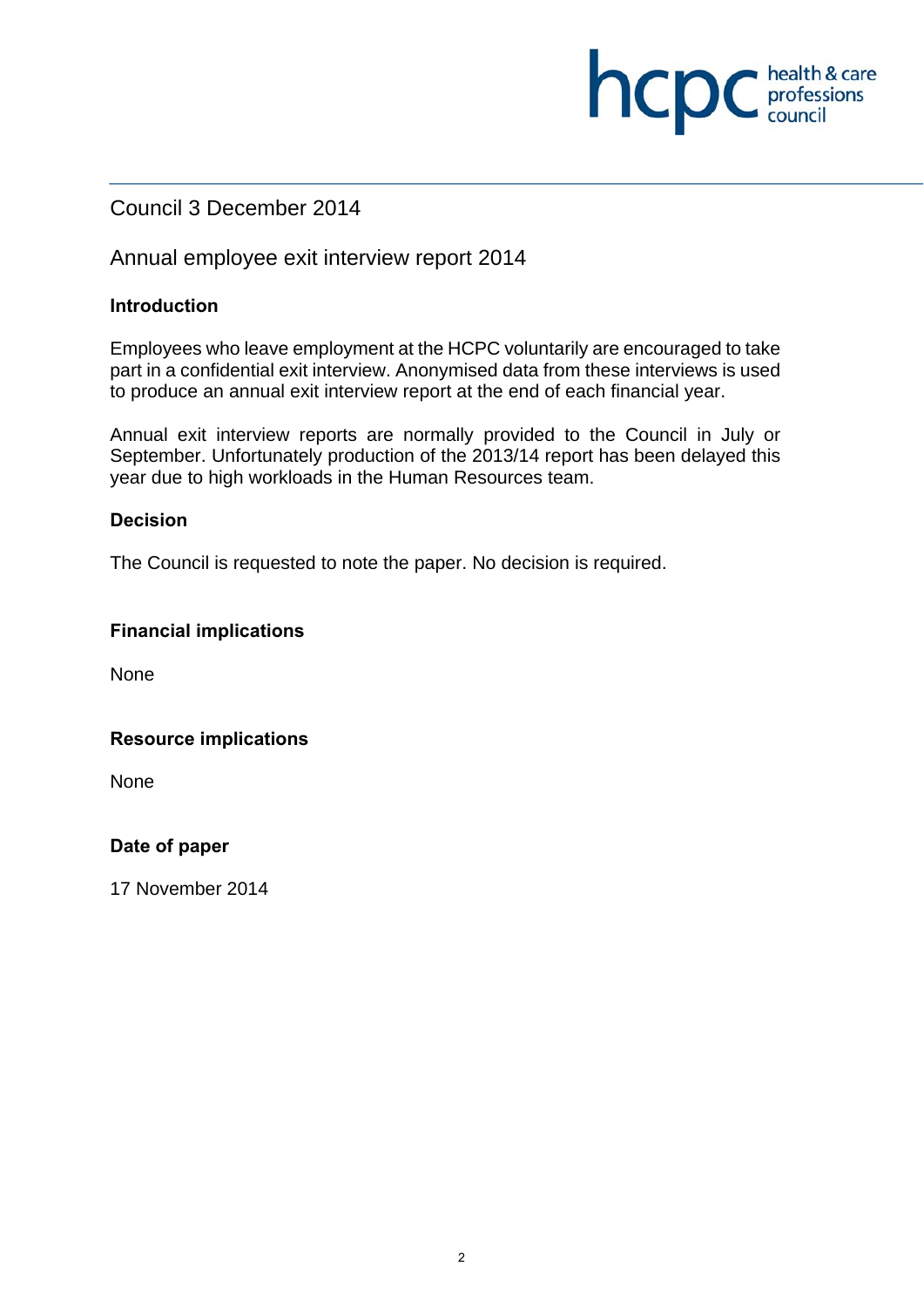# **HCPC 2014 Employee Exit Interview Report**

# **Section Page 2018**

| 1. Introduction            | 4 |   |   |
|----------------------------|---|---|---|
| 2. Scope                   |   |   | 4 |
| 3. Employee turnover rates |   | 4 |   |
| 4. Summary of findings     |   | 4 |   |
| 5. Analysis of data        |   |   | 5 |
| 6. Conclusions and actions |   |   | 2 |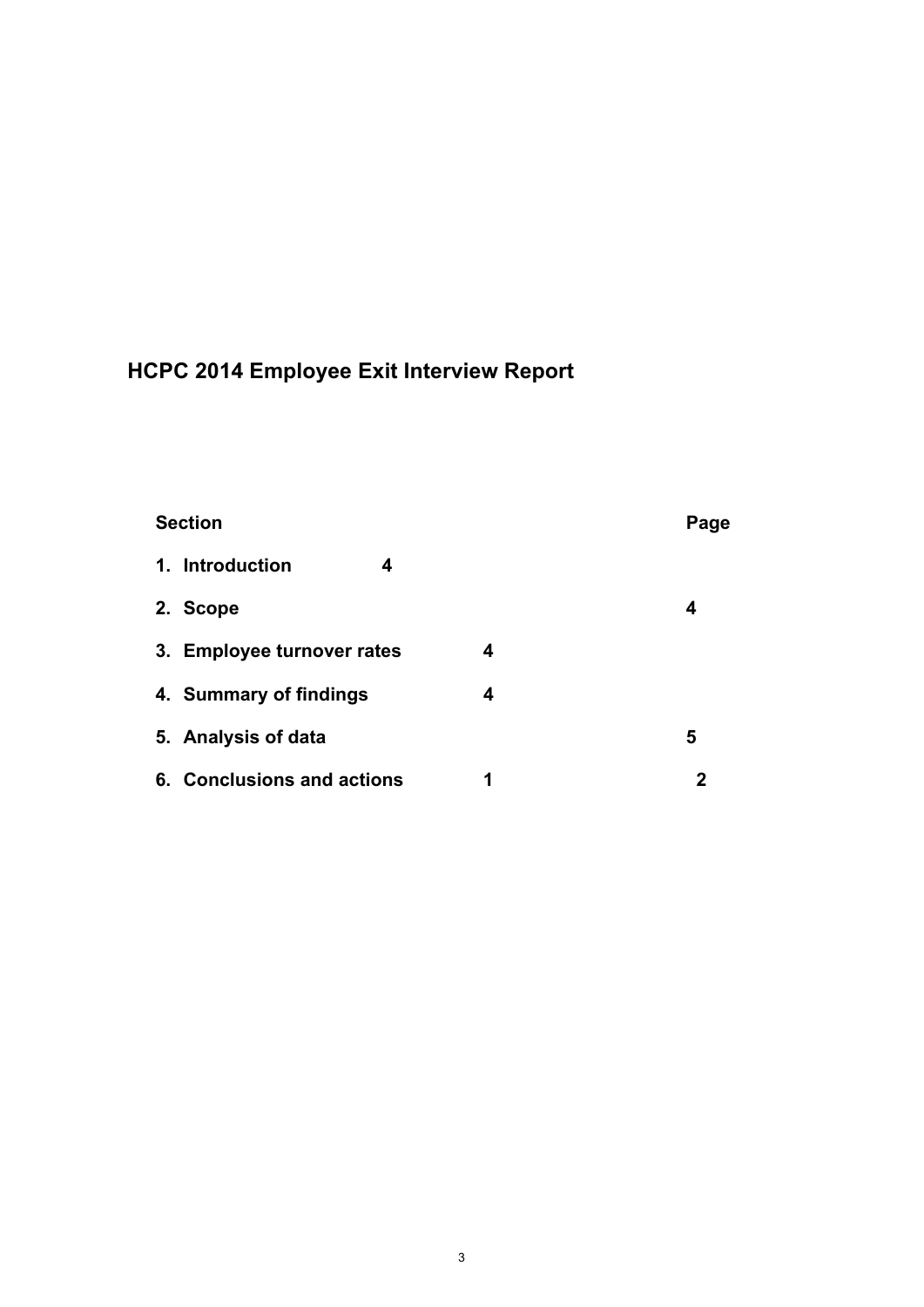# **1. Introduction**

Employees who leave employment at the HCPC voluntarily are encouraged to take part in a confidential exit interview, either with a member of the Human Resources department or with their line manager. Numbers of leavers and leaving reasons are monitored on a monthly basis, and an annual exit interview report is produced after the end of each financial year.

# **2. Scope**

This report focusses on those employees who chose to leave the organisation voluntarily. During the period 1 April 2013 to 31 March 2014, 31 employees left the HCPC voluntarily out of a total of 39 leavers.

Of the 31 voluntary leavers, 26 completed an exit interview. The analysis in the following report therefore covers feedback from 26 individuals.

# **3. Employee turnover rates**

The rate of voluntary employee turnover increased to 17% over the course of 2013/14, compared with 14% the previous year. HCPC voluntary employee turnover continues to run above national rates which were 12.5% for voluntary turnover in 2013. It should be noted, however, that in general labour turnover rates in London and the South East tend to be slightly higher than national averages.\*

National voluntary turnover rates also increased during the period under consideration, from 10.6% in 2012 to 12.5% in 2013. The HCPC's overall turnover rate, which includes compulsory leavers, was 20% at the end of 2013/14. This is in line with national overall turnover rates of 20.6%.\*

At the time of writing (November 2014) HCPC employee voluntary turnover is 14%.

# **4. Summary of main trends and findings**

Data collected from leavers suggests that the main reasons for employees leaving the HCPC voluntarily relate to a perceived lack of promotion/career opportunities and to pay.

A small minority of employees mentioned issues such as their relationship with their line manager and working conditions as contributing to their decision to leave.

Overall however, attitudes of most people leaving the HCPC remain positive towards the organisation. Organisational culture, relationships with colleagues, training, benefits and job security were rated highly by leavers.

*\*Labour Turnover rates: 2013 and 2014 XpertHR surveys*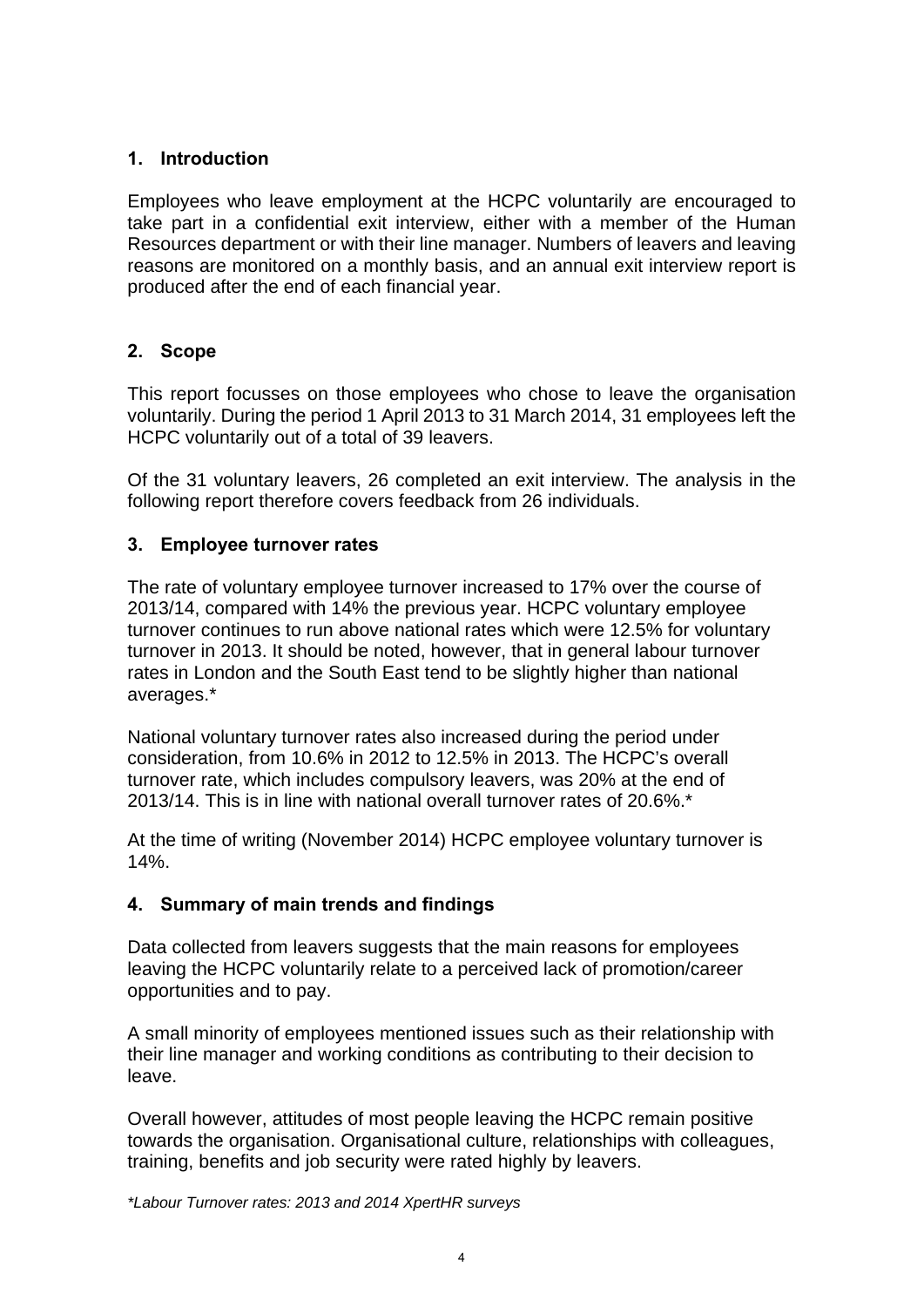# **5. Analysis of data**

The following section summarises the responses obtained to questions asked at exit interviews over the period 1 April 2013 – 31 March 2014, and provides some analysis of the key trends identified amongst the 26 voluntary leavers.



**Question 1: What factors contributed to your decision to leave the HCPC?** 

# **Main Reasons for Leaving**

The chart above shows the main factors affecting employees' decisions for leaving the HCPC in 2013/2014. Employees were able to select more than one reason. In terms of percentages, the main reasons were as follows:

| <b>Factor</b>            | <b>Cited by</b> |
|--------------------------|-----------------|
| Enhanced job opportunity | 54%             |
| Salary                   | 46%             |
| Lack of challenge        | 38%             |
| Lack of advancement      | 31%             |

These are the same top four factors impacting on reasons for leaving as in 2012/2013. Percentages of voluntary leavers mentioning them have remained very similar.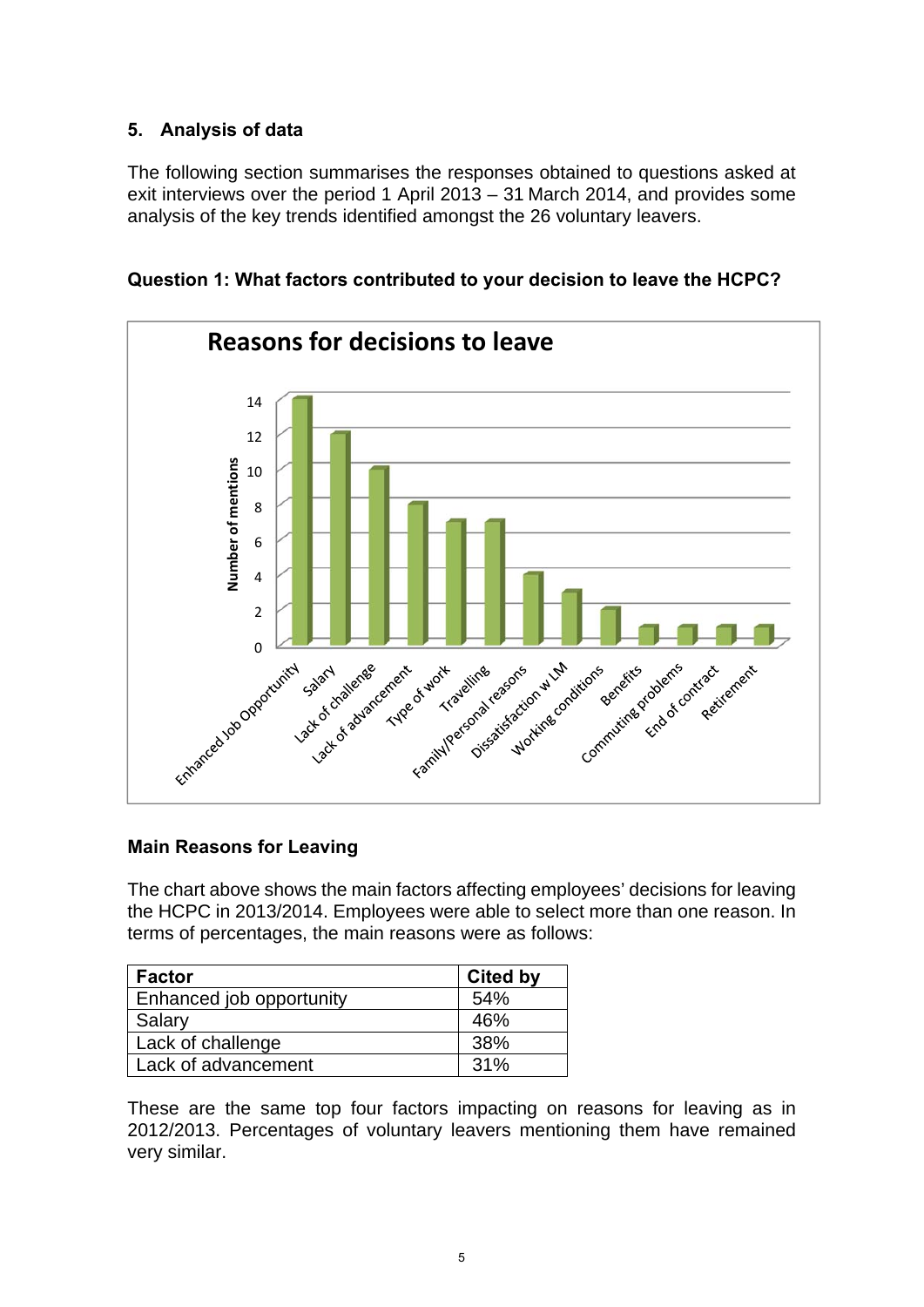# **Enhanced job opportunity**

Enhanced job opportunity was cited as the main reason for leaving. The 'lack of challenge' and lack of advancement factors are also likely to be linked to leavers' perceptions about career advancement at the HCPC.

The HCPC is able to offer a high volume of opportunities for internal promotions and job changes given the relatively small size of the organisation, as shown by the table below. Inevitably, however, these opportunities will not be suitable for all individuals. In addition, a more active jobs market over the past  $18 - 24$  months is likely to encourage employees to leave.

| <b>Financial year</b> | % of all vacancies<br>filled by internal<br>candidates |
|-----------------------|--------------------------------------------------------|
| 2013/2014             | 43.5%                                                  |
| 2012/2013             | 37.6%                                                  |
| 2011/2012             | 41%                                                    |

# **Salary**

46% of levers mentioned salary as contributing to their decision to leave. This is a similar percentage to last year. Further comment on pay is provided in the 'Conclusions and actions' section of the survey.

# **Other factors**

There were only two wholly negative factors included in response to this question, these were:

| l Factor                          | <b>Cited by</b> |
|-----------------------------------|-----------------|
| Dissatisfaction with line manager | 11%             |
| <b>Working conditions</b>         | 7.5%            |

Comments about dissatisfaction with the line manager relate to three different managers, and the HR department followed these up in the relevant departments when it has been appropriate to do so. Comments about working conditions related to workloads and were also addressed as far as practicable by the relevant departments.

# **Question 2: Who are you going to work for?**

Of the 26 voluntary leavers who answered this question, 77% were going to work for a new employer. Of these 42%, were going to work for another type of organisation across all sectors and 35% were going to work for another regulator or professional/public body. This latter figure is an increase on previous years and underlines the importance of monitoring market pay rates in the regulatory sector.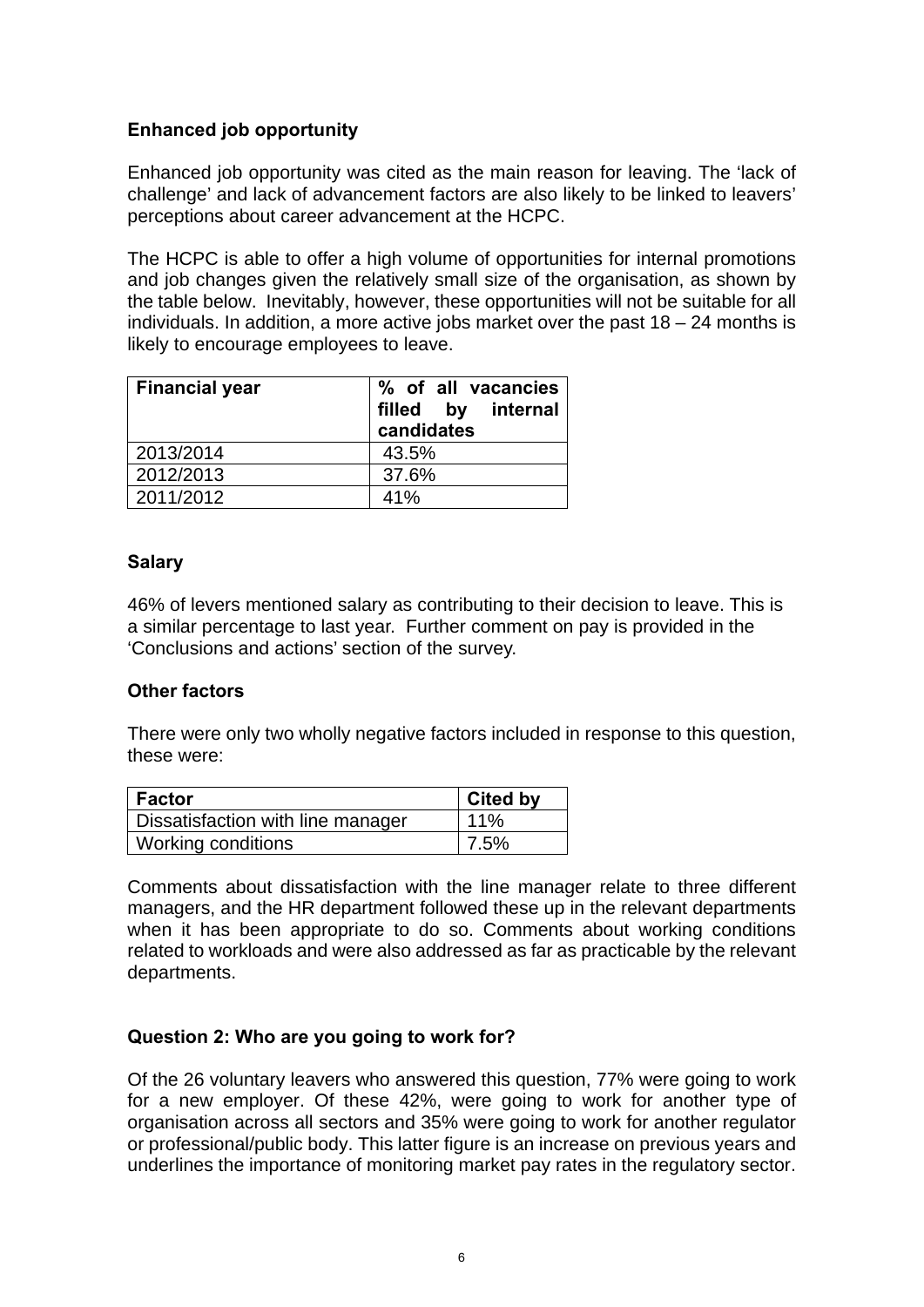

There is a degree of movement of employees around the regulatory sector. Between 15% and 20% of new employees join the HCPC from other regulators of similar organisations. More precise data will be available once the new HR information system is implemented.

# **Question 3: What position are you taking up?**

38% of leavers were going into new roles which they considered to be a promotion, while 38% were going to roles which were at a similar level to the one they were leaving. The other respondents were either changing career or were not taking up a new position.

# **Question 4: How did you hear about the job?**

Leavers heard about new jobs via the following methods:

| Online advertising     | 60% |
|------------------------|-----|
| Word of mouth          | 15% |
| Recruitment consultant | 25% |

#### **Question 5: What is the remuneration package and benefits offered by your new job?**

38% of leavers went into roles which were paying higher salaries than they were receiving at the HCPC and 28% were going into roles which were paying a very similar salary.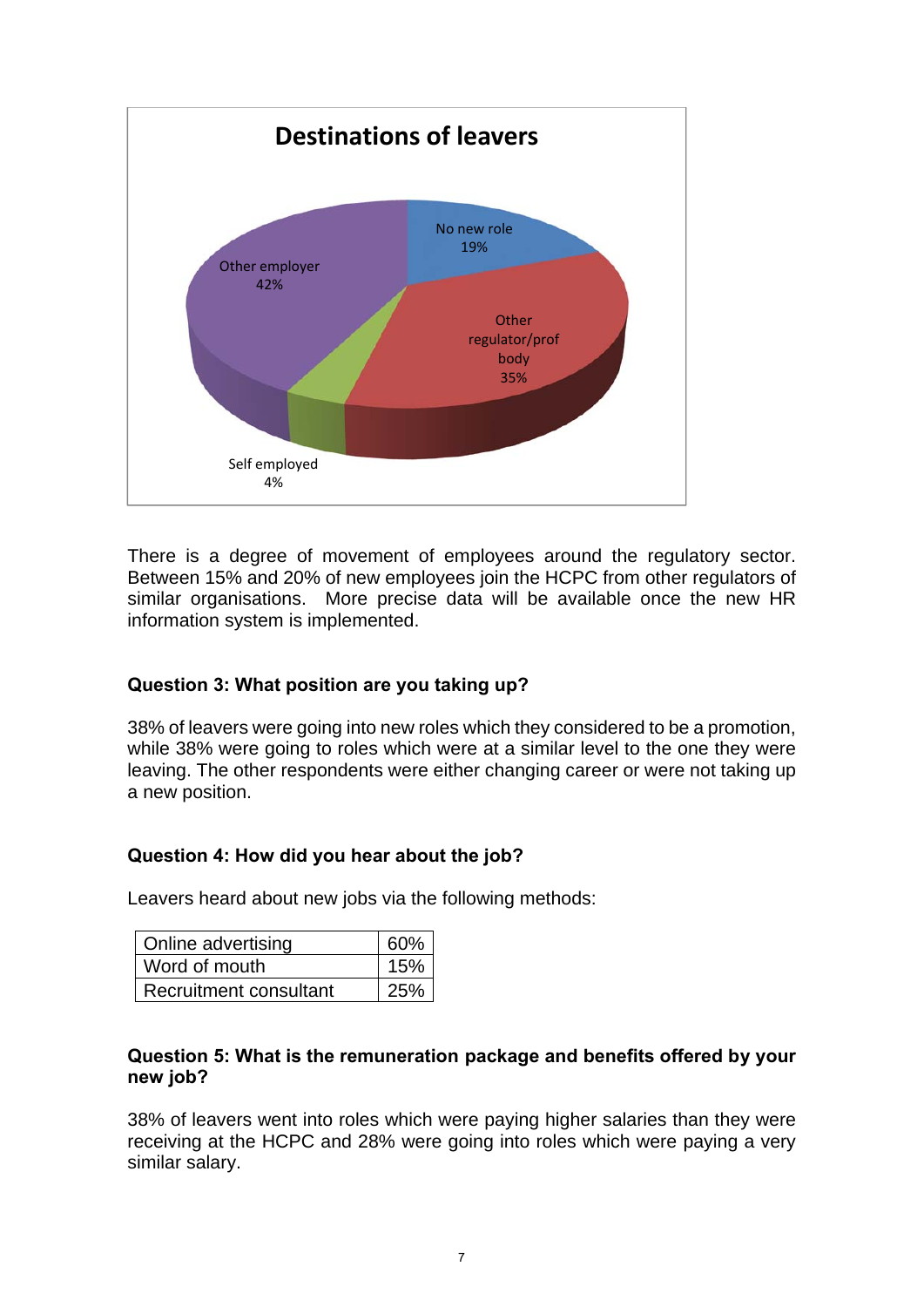

**Question 6: Could HCPC have done anything to encourage you to stay?** 

When asked, 69% of leaving employees said that the HCPC could not have done anything which would have encouraged them to stay. This is a similar percentage to previous years.

Of the 31% who said they could have been encouraged to stay, the main answers included:

- Would have stayed if salary of new job offer could have been matched (4)
- Would have stayed if there was increased scope for career progression (4)

#### **Question 7: How would you rate the following categories in y our personal experience with the HCPC?**

Leavers were asked to rate a variety of aspects of their working experience at the HCPC. The results are detailed below.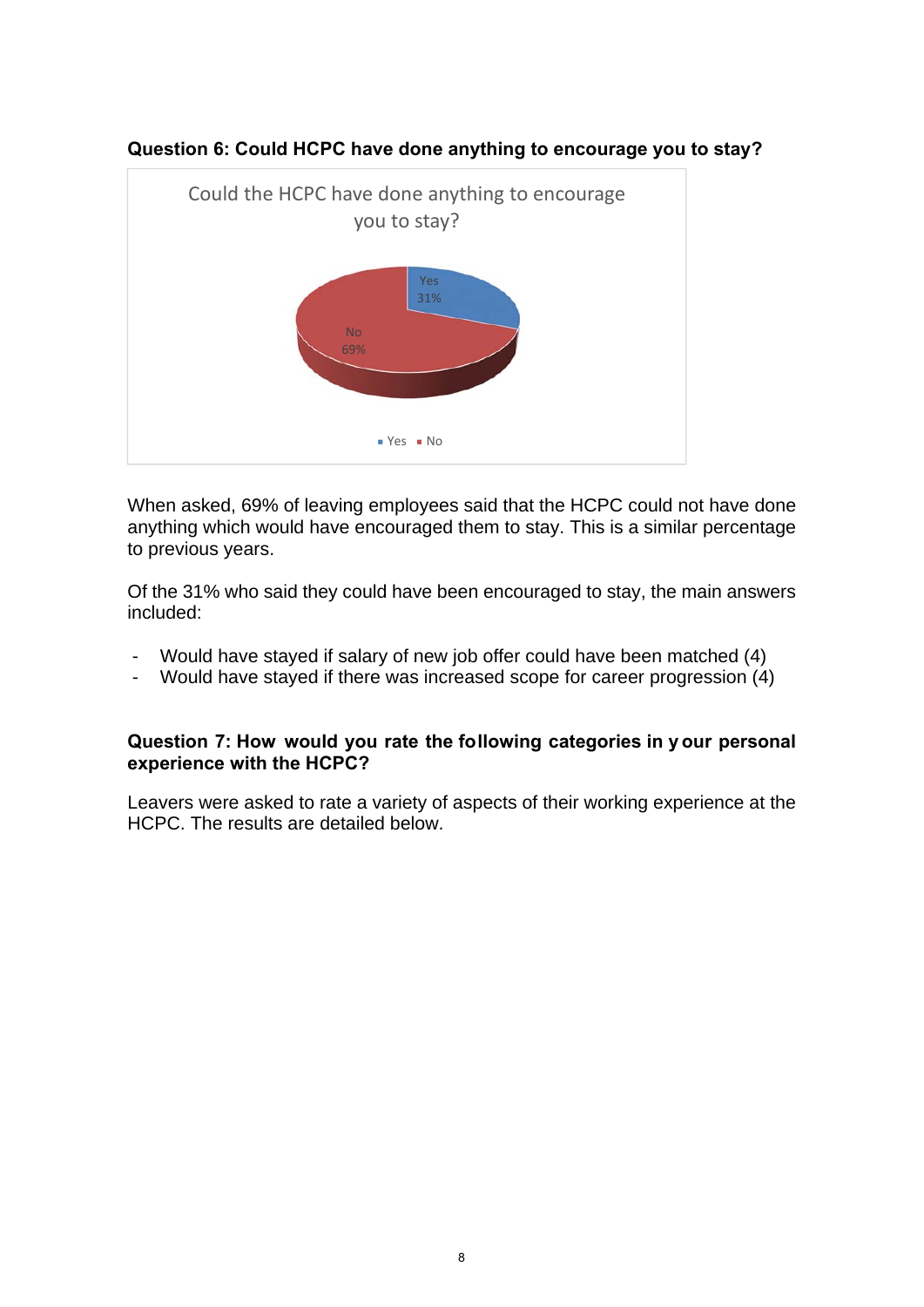

# **Positive Results**

The following areas received the highest combined rating of either 'excellent' or 'good' when rated by employees.

- The highest scoring element was 'relationships with colleagues, rated as 'excellent' or 'good; by 92% of leavers
- HCPC's culture, training, job security, and benefits were rated as 'excellent' or 'good' by 75% or more of leavers.
- Other areas that 70% or more of employees rated as 'excellent' or 'good' were relationships with managers and variety of work

#### **Less Positive Results**

The areas which received the highest rating of either 'poor' or 'unsatisfactory from leavers were promotion prospects, career development, job satisfaction and salary. These results are very much in line with the main reasons given for resignation in response to question 1.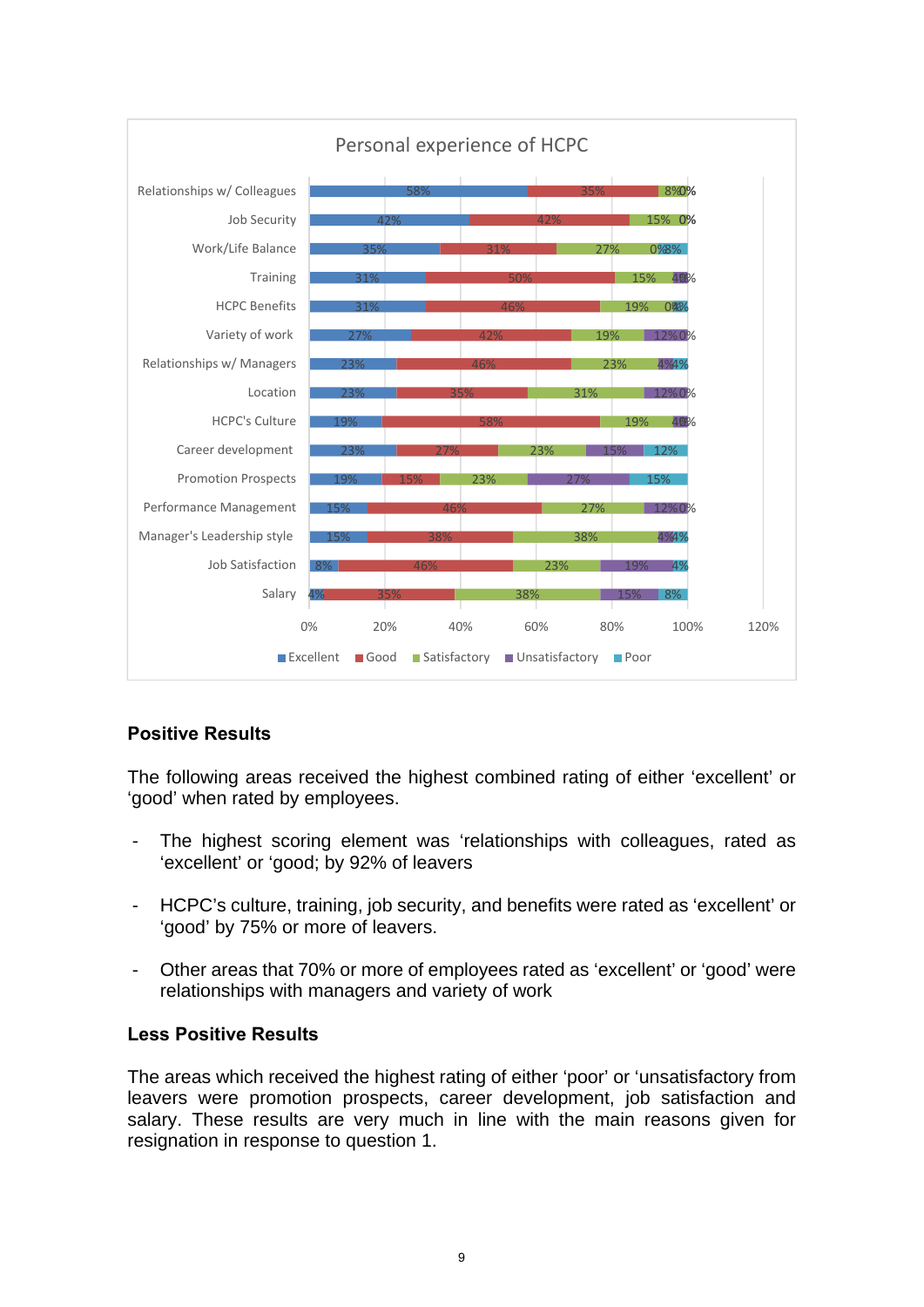#### **Question 8: How could we have improved your experience at the HCPC? What you would like to see changed?**

15 leavers suggested changes and improvements in response to this question as follows;

- 4 leavers felt that pay rates should be reviewed and changed
- 3 leavers commented that management styles should be improved
- 3 leavers commented that a system of flexi-time should be introduced
- 2 leavers felt that they did not get sufficient recognition for their work

Comments which were each made by one person included too many office moves, more collaboration needed between departments and better management of employee performance issues

5 leavers made positive comments in this section about HCPC people, culture, away-days and the organisation as a whole;

- "HCPC is a lovely place to work., good people"
- "It has been really nice and a pleasure to work here"
- "On the whole a very good place to work"
- "Very happy with the staff development days, wonderful culture".
- "The organisation is really good, likes away days etc."

# **Question 9: Would you consider returning to the HCPC in the future?**

62% of voluntary leavers this year said that they would consider returning to the HCPC in future, compared with 69% last year.

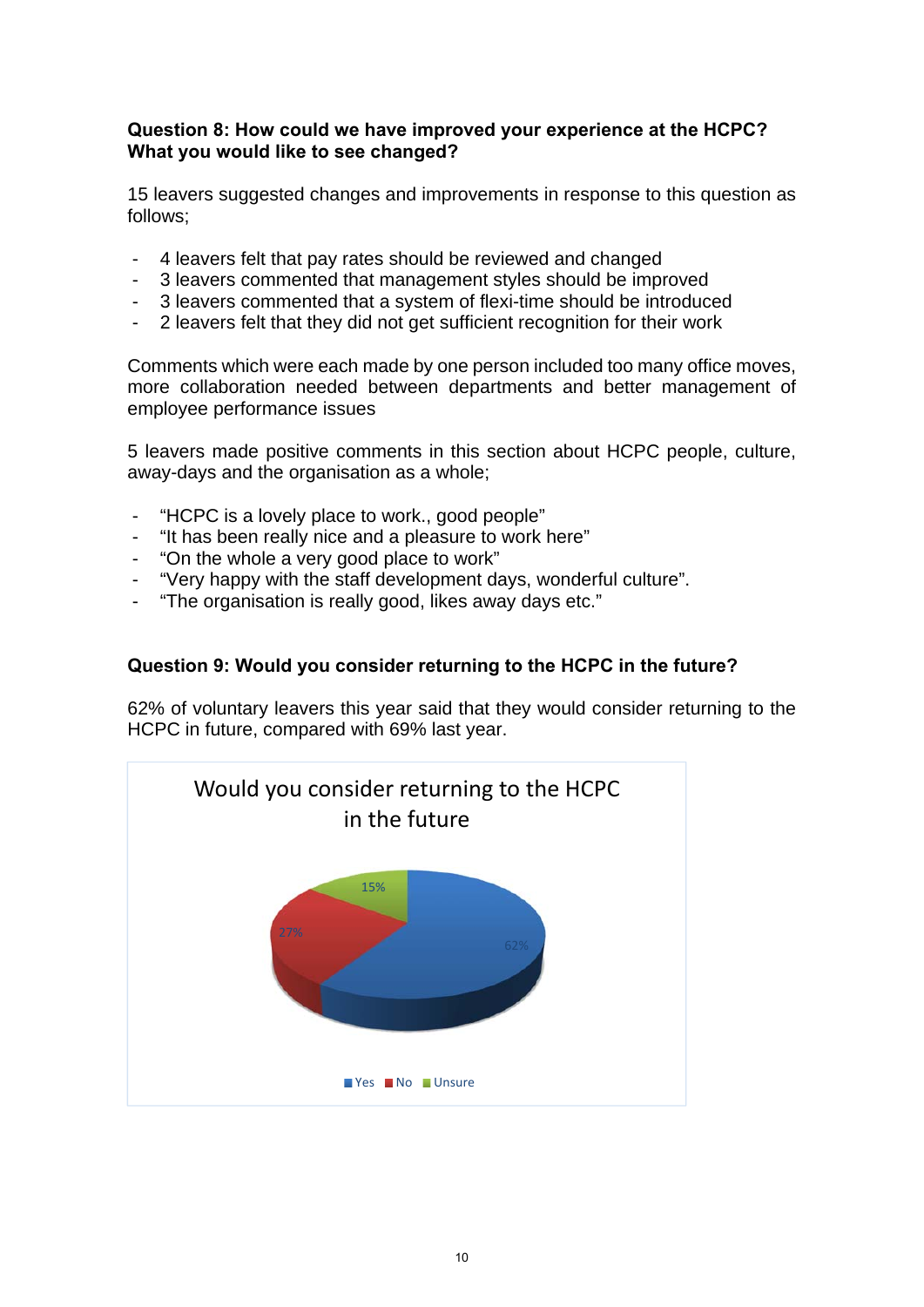# **Question 10: Would you recommend the HCPC as an employer?**

85% would recommend the HCPC as an employer. The response to this question is slightly lower than last year's result when 95% of leavers said 'yes'. The previous year the percentage for 'yes' was 93%.



# **Question 11: Do you have any additional comments you would like to make?**

- Less positive comments were made by 7 people and largely reflected themes covered earlier in the survey. Individual comments included the following:
- "Low pay compared to other regulators."
- "There should be consistency in the amount of work."
- "More transparency needed between managers and individuals.
- "A maximum number of managers would help stabilise relationships."
- "I just feel like each department is in a silo, less opportunities for collaborative working."
- "People are not feeling appreciated."
- "Not able to prioritise own workload consistently as constantly being told something else/ different task was the priority."

7 people made positive comments in this section, as follows:

- "Welcomed the changes of role and career path offered."
- "This has been one of my favourite jobs. So friendly, not average office job."
- "Had a lovely time, HCPC made my career, given a wealth of opportunities."
- "HCPC works well in comparison to other regulators, ahead of the game in what we are doing, grateful for opportunity, all a learning experience. Managers made him feel welcoming and supportive."
- "Will be sad to leave, have enjoyed the people and the place."
- "Has been a good experience, learnt a lot, had opportunity to work in two different depts. Would recommend as a place to work."
- "Good work life balance, no pressure to stay late."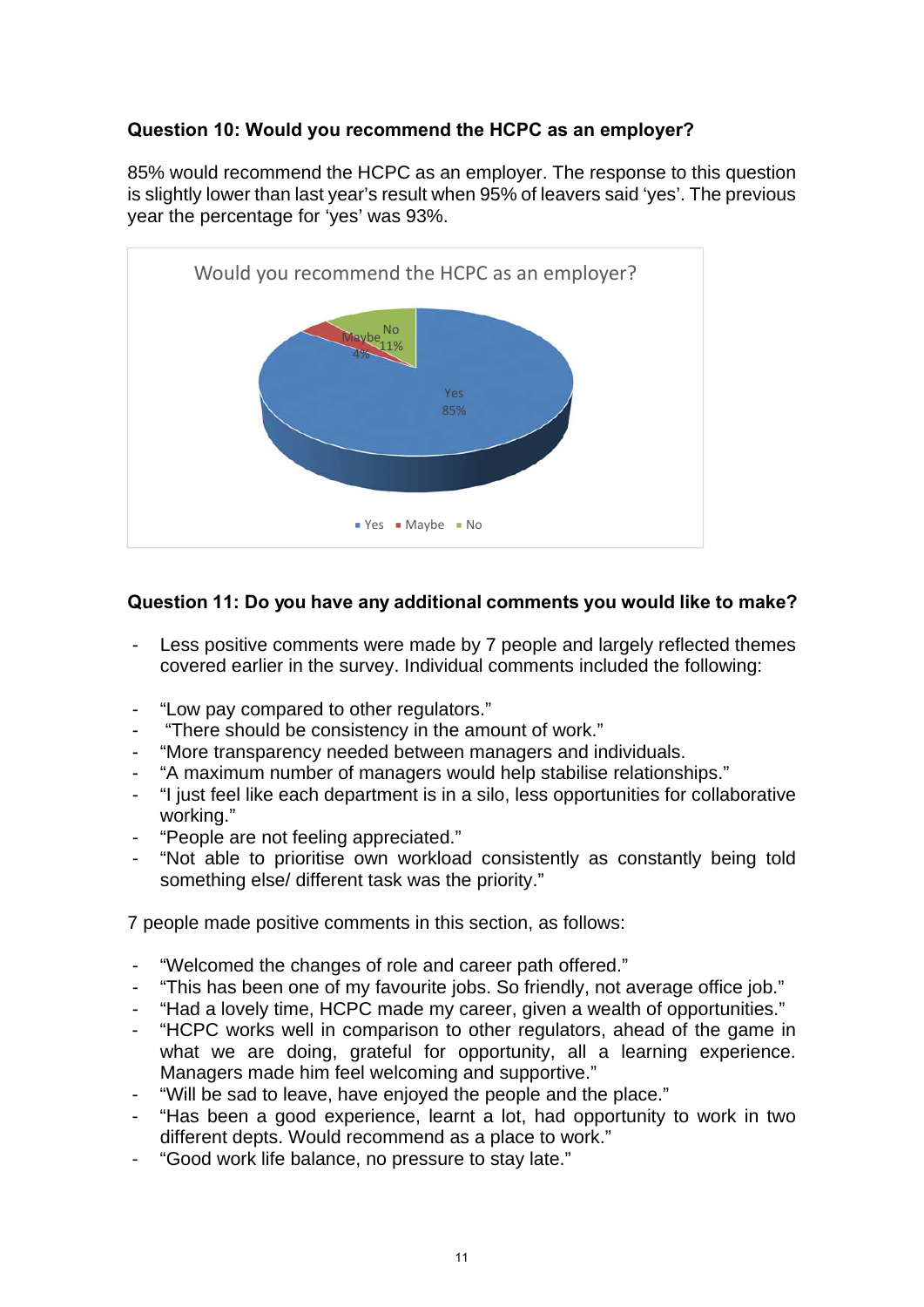#### **6. Conclusions and actions**

The main reasons for employees leaving the HCPC voluntarily relate to a perceived lack of promotion opportunities and to pay. A small minority of employees mentioned issues such as their relationship with their line manager and working conditions as contributing to their decision to leave.

In spite of increased turnover, attitudes of most people leaving the HCPC remain positive towards the organisation. Organisational culture, relationships with colleagues, training, benefits and job security were rated highly by leavers. 85% of leavers would recommend the HCPC as an employer and 62% would consider returning to work at the HCPC in future.

#### **Promotion opportunities**

As explained earlier in the report, 43.5% of all vacancies filled at the HCPC in 2013/14 were filled by internal candidates already directly employed by the HCPC in another role. This is a relatively high proportion of internal candidates and internal moves are encouraged.

In order to support career development further, an 'Introduction to Management' development programme has been set up to help employees make the move into management. In addition, it is planned that centrally run training and development will be expanded in 2015 in order to provide further opportunities for helping employees with professional development and career enhancement.

# **Pay**

46% of leavers mentioned pay as contributing to their decision to leave. There has been limited pay growth across the economy in the last 4 years and as a result many organisations are experiencing increased levels of dissatisfaction with pay. Research carried out in early 2014 found that around 40% of survey respondents in public/not for profit organisations were dissatisfied with their pay.

The HCPC has attempted to respond to this trend as far as possible. Salaries are benchmarked regularly against the external market including other regulators. If salaries of particular HCPC jobs fall significantly behind market rates then corrective action is considered.

The April 2014 average HCPC pay award of 3.2% was significantly higher than the average pay awards across the economy, (public sector 1%, private sector 2.5%: IDS). We will continue to keep pay levels under close review and will monitor the relationship between pay levels and voluntary turnover.

#### **Other factors**

Other factors influencing decisions to leave included relationships with line managers, management style, lack of recognition and working conditions including workloads and lack of flexi-time.